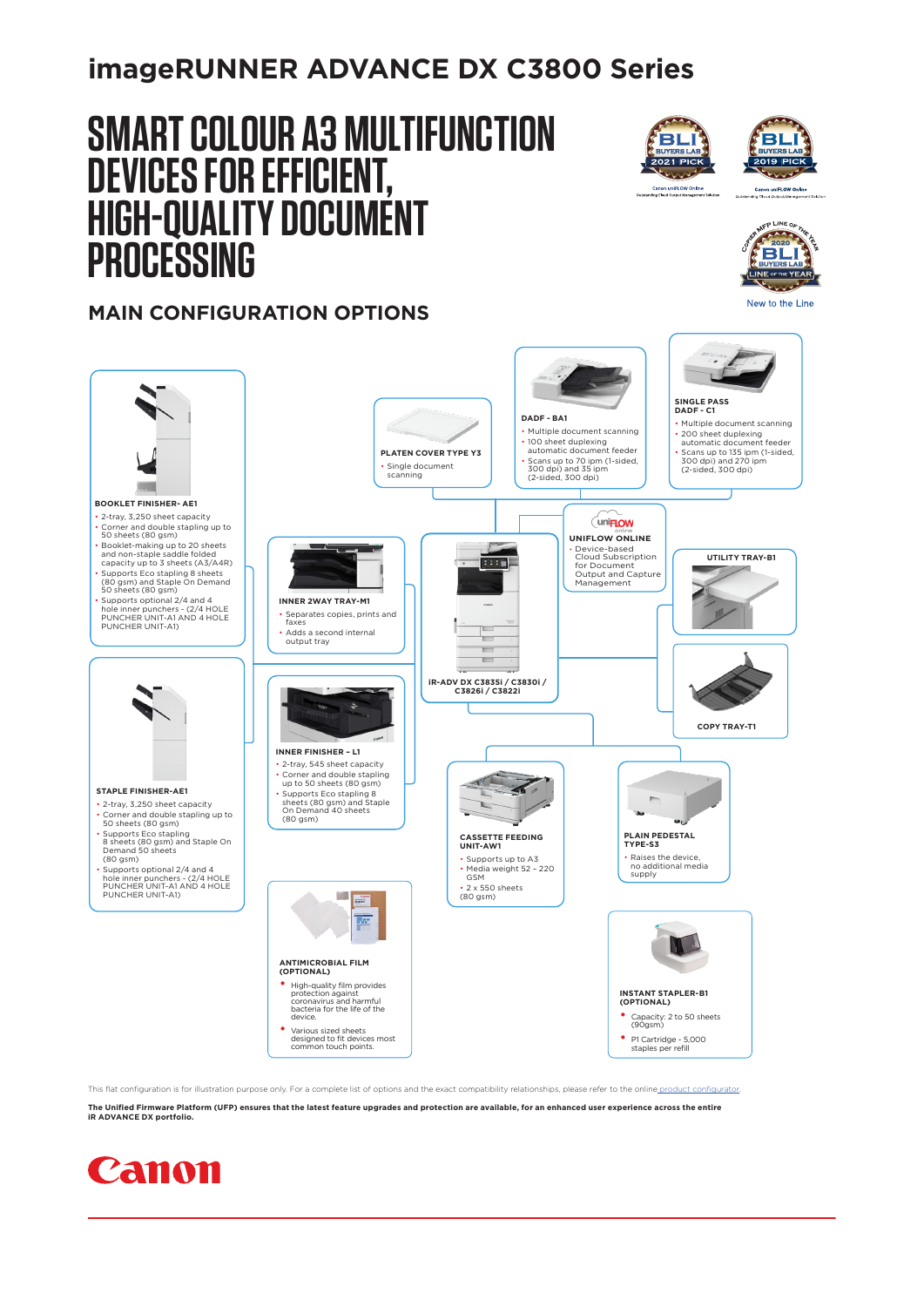#### **TECHNICAL SPECIFICATIONS**

## **imageRUNNER ADVANCE DX C3800 Series**

| <b>MAIN UNIT</b>                                     |                                                                                                                                                                                                        | Print Resolution (dpi)                         | 1.200 ×600.                                                                                                                                                                                                                                   |
|------------------------------------------------------|--------------------------------------------------------------------------------------------------------------------------------------------------------------------------------------------------------|------------------------------------------------|-----------------------------------------------------------------------------------------------------------------------------------------------------------------------------------------------------------------------------------------------|
| Machine type                                         | A3 Color Laser Multifunctional                                                                                                                                                                         |                                                | 1,200 ×1,200 (half-speed)                                                                                                                                                                                                                     |
| Core functions                                       | Print, Copy, Scan, Send, Store and Optional Fax                                                                                                                                                        | Page description languages                     | Standard: UFRII, PCL6, Adobe® PostScript®3™                                                                                                                                                                                                   |
| Processor                                            | 1.8GHz Dual Core Processor                                                                                                                                                                             | Direct Print (RUI)                             | Supported file types: PDF, EPS, TIFF/JPEG, and XPS                                                                                                                                                                                            |
| <b>Control Panel</b>                                 | 10.1" TFT LCD WSVGA Color Touch panel                                                                                                                                                                  | Printing from mobile and<br>cloud applications | AirPrint, Mopria, Universal Print by Microsoft, Canon PRINT<br>Business app, and uniFLOW Online (optional)                                                                                                                                    |
| Memory                                               | Standard: RAM 3.5GB<br>Main CPU Side: 2GB<br>Image Processing CPU Side: 1GB + 0.5GB<br>(reserved for image processing)                                                                                 |                                                | A range of software and MEAP-based solutions are available to<br>provide printing from mobile devices or internet-connected<br>devices and cloud-based services depending on your<br>requirements.                                            |
| Storage                                              | Standard: (SSD) 256 GB<br>Optional: (SSD) 1TB                                                                                                                                                          |                                                | Please contact your sales representative for further information                                                                                                                                                                              |
| <b>Interface Connection</b>                          | <b>NETWORK</b><br>Standard: 1000Base-T/100Base-TX/10Base-T, Wireless LAN                                                                                                                               | <b>OS Standard Printing</b><br>Fonts           | Android/Windows®10/Chrome OS/macOS (11.2.2) /iOS/iPadOS<br>As of Mar. 2021<br>PS fonts: 136 Roman                                                                                                                                             |
|                                                      | (IEEE 802.11 b/g/n)<br>Optional: NFC, Bluetooth Low Energy<br><b>OTHERS</b><br>Standard: USB 2.0 (Host) x1, USB 3.0 (Host) x1,<br>USB 2.0 (Device) x1;                                                 |                                                | PCL fonts: 93 Roman, 10 Bitmap fonts, 2 OCR fonts, Andalé<br>Mono WT J/K/S/T*1 (Japanese, Korean, Simplified and<br>Traditional Chinese), Barcode fonts*2<br>*1 Optional PCL International Font Set-A1 is required.                           |
|                                                      | Optional: Serial Interface, Copy Control Interface                                                                                                                                                     | <b>Print Features</b>                          | *2 Optional Barcode Printing Kit-D1 is required.<br>Secured Print, Secure Watermark, Header/Footer, Page                                                                                                                                      |
| <b>Paper Supply Capacity</b><br>(A4, 80gsm)          | Standard: 1,200 sheets<br>100-sheet Multi-purpose tray<br>550-sheet Paper cassette x 2,<br>Maximum: 2,300 sheets (with Cassette Feeding Unit-AW1)                                                      |                                                | Layout, Two-sided Printing, Mixed Paper Sizes/<br>Orientations, Front/Back Covers, Toner Reduction, Poster<br>Printing, Forced Hold Printing, Print Date, Scheduled<br>Printing, Printing Using a Virtual Printer                             |
| Paper output capacity<br>(A4, 80gsm)                 | Standard: 250 sheets<br>Maximum: 3,450 sheets (with Staple Finisher-AE1 or Booklet<br>Finisher-AE1 and Copy Tray-T1)                                                                                   | <b>Operating System</b>                        | UFRII: Windows* 8.1/10/Server2012/Server2012 R2/<br>Server2016/Server2019, Mac OS X(10.11 or later)<br>PCL: Windows® 8.1/10/Server2012/Server2012 R2/                                                                                         |
| <b>Finishing capabilities</b>                        | Collate, Group, Offset, Staple, Saddle Stitch, Hole Punch,<br>Eco Staple, Staple On Demand<br>* Finishing capabilities vary depending on the options connected.                                        |                                                | Server2016/Server2019<br>PS: Windows® 8.1/10/Server2012/Server2012 R2/<br>Server2016/Server2019, Mac OS X(10.11 or later)                                                                                                                     |
| Supported media types                                | Multi-purpose tray: Thin, Plain, Heavy*, Recycled, Coated*,<br>Color, Tracing, Bond, Transparency, Label, Pre-punched,<br>Letterhead, Envelope                                                         |                                                | PPD: Windows* 8.1/10, Mac OS X(10.11 or later)<br>As of Mar. 2021                                                                                                                                                                             |
|                                                      | * SRA3 is unsupported for Coated (257-300gsm) and Heavy<br>(257-300gsm) paper.                                                                                                                         | <b>COPY SPECIFICATIONS</b>                     |                                                                                                                                                                                                                                               |
|                                                      | Upper Cassette: Thin, Plain, Heavy, Recycled, Color, Bond,<br>Transparency, Pre-punched, Letterhead, Envelope                                                                                          | Copy Speed (BW and CL)                         | iR-ADV DX C3835i:<br>1-sided: Up to 35 ppm (A4, A5, A5R, A6R), Up to 17 ppm                                                                                                                                                                   |
|                                                      | Lower Cassette: Thin, Plain, Heavy, Recycled, Color, Bond,<br>Transparency, Pre-punched, Letterhead, Envelope*<br>* Envelope Feeder Attachment A (standard) is required.                               |                                                | (A3), Up to 23 ppm (A4R)<br>iR-ADV DX C3830i:<br>1-sided: Up to 30 ppm (A4, A5, A5R, A6R), Up to 15 ppm                                                                                                                                       |
| Supported media sizes                                | Multi-purpose tray:<br>Standard size: SRA3, A3, A4, A4R, A5, A5R, A6R, B4, B5,<br>B <sub>5R</sub>                                                                                                      |                                                | (A3), Up to 20 ppm (A4R)<br>iR-ADV DX C3826i:<br>1-sided: Up to 26 ppm (A4, A5, A5R, A6R), Up to 15 ppm<br>(A3), Up to 20 ppm (A4R)                                                                                                           |
|                                                      | Custom size: 98.4 x 139.7 mm to 320.0 x 457.2 mm<br>Free size: 100.0 x 148.0 mm to 304.8 x 457.2 mm<br>Envelopes: COM10 No.10, Monarch, ISO-C5, DL                                                     |                                                | iR-ADV DX C3822i:<br>1-sided: Up to 22 ppm (A4, A5, A5R, A6R), Up to 15 ppm<br>(A3), Up to 20 ppm (A4R)                                                                                                                                       |
|                                                      | Envelope custom size: 98.0 x 98.0 mm to<br>320.0 x 457.2 mm<br>Upper Cassette:                                                                                                                         | First-Copy-Out Time (A4, BW/ CL)               | iR-ADV DX C3835i: Approx. 5.5/7.4 seconds or less<br>iR-ADV DX C3830i/C3826i/C3822i: Approx. 6.1/8.4<br>seconds or less                                                                                                                       |
|                                                      | Standard size: A4, A5, A5R, A6R, B5<br>Custom Size: 105.0 x 148.0 mm to 297.0 x 215.9 mm                                                                                                               | Copy resolution (dpi)                          | 600 x 600                                                                                                                                                                                                                                     |
|                                                      | Envelopes: ISO-C5<br>Lower Cassette:                                                                                                                                                                   | <b>Multiple Copies</b>                         | Up to 999 copies                                                                                                                                                                                                                              |
|                                                      | Standard size: A3, A4, A4R, A5, A5R, A6R, B4, B5, B5R<br>Custom Size: 105.0 x 148.0 mm to 304.8 x 457.2 mm<br>Envelopes*: COM10 No.10, Monarch, DL<br>* Envelope Attachement A (standard) is required. | <b>Copy Density</b><br>Magnification           | Automatic or Manual (9 Levels)<br>Variable zoom: 25% to 400% (1% Increments)<br>Preset reduction/enlargement: 25%, 50%, 70%, 100%(1:1),<br>141%, 200%, 400%                                                                                   |
| Supported media weights                              | Multi-purpose tray: 52 to 300 gsm*                                                                                                                                                                     | <b>Copy Features</b>                           | Preset R/E Ratios by Area, Two-Sided, Density Adjustment,                                                                                                                                                                                     |
|                                                      | * SRA3 is unsupported for Coated (257-300gsm) and Heavy<br>(257-300gsm) paper.<br>Upper/Lower Cassette: 52 to 256 gsm<br>Duplex: 52 to 220 gsm                                                         |                                                | Original Type Selection, Interrupt Mode, Book to Two Pages,<br>Two-sided Original, Job Build, N on 1, Add Cover, Insert<br>Sheets, Different Size Originals, Page Numbering, Copy Set<br>Numbering, Sharpness, Erase Frame, Secure Watermark, |
| Warm-up Time                                         | Quick Startup Mode: 4 seconds or less*<br>* Time from device power-on to when the copy icon appears and is<br>enabled to operate on the touch panel display.<br>From Sleep Mode: 10 seconds or Less    |                                                | Print Date, Gutter, Print & Check, Negative/Positive, Repeat<br>Images, Merge Job Blocks, Mirror Image, Store in Mail Box.<br>Copy ID Card, Skip Blank Pages, Free Size Original, Color<br>Mode, Reserved copy, Copy Sample                   |
|                                                      | From Power On: 10 seconds or less*<br>* Time from device power-on, until copy ready                                                                                                                    | <b>SCAN SPECIFICATIONS</b>                     |                                                                                                                                                                                                                                               |
|                                                      | (not print reservation)<br>With Platen Cover-Y3: 565 x 692 x 788 mm                                                                                                                                    | Type                                           | Standard: Color Platen                                                                                                                                                                                                                        |
| Dimensions (W x D x H)<br>Installation Space (W x D) | With Single Pass DADF-C1: 565 x 722 x 897 mm<br>With DADF-BA1: 565 x 719 x 891 mm<br>Basic:                                                                                                            |                                                | Optional: Platen Cover-Y3, Single Pass DADF-C1* or<br>DADF-BA1 [2-sided to 2-sided (Automatic with DADF)]<br>* Detect Feeder Multi Sheet Feed is supported.<br>DADF: Duplexing Automatic Document Feeder                                      |
|                                                      | 978 x 1,119 mm (with Single Pass DADF-C1 + right cover open +<br>Multi-purpose tray extension extended + paper cassette open)                                                                          | Document Feeder Paper<br>Capacity (80 gsm)     | Single Pass DADF-C1: up to 200 Sheets<br>DADF-BA1: up to 100 Sheets                                                                                                                                                                           |
|                                                      | 978 x 1,116 mm (with DADF-BA1 + right cover open +<br>Multi-purpose tray extension extended + Paper cassette open)                                                                                     | Acceptable Originals and                       | Platen: Sheet, Book, and 3-Dimensional Objects<br>Document Feeder media weight:                                                                                                                                                               |
|                                                      | Fully Configured:<br>1,651 x 1,119 mm (with Single Pass DADF-C1 + Staple                                                                                                                               | weights                                        | Single Pass DADF-C1:                                                                                                                                                                                                                          |
|                                                      | Finisher-AE1/Booklet Finisher-AE1 + Copy Tray-T1 extension                                                                                                                                             |                                                | 1-sided scanning: 38 to 220 gsm (BW, CL)<br>2-sided scanning: 38 to 220 gsm (BW, CL)                                                                                                                                                          |
|                                                      | extended + paper cassette open)<br>1,651 x 1,116 mm (with DADF-BA1 + Staple Finisher-AE1/                                                                                                              |                                                | *An acceptable weights of A6R or smaller is 50 to 220gsm.<br>DADF-BA1:                                                                                                                                                                        |
|                                                      | Booklet Finisher-AE1 + Copy Tray-T1 extension extended +                                                                                                                                               |                                                | 1-sided scanning: 38 to 128 gsm (BW), 64 to 128 gsm (CL)<br>2-sided scanning: 50 to 128 gsm (BW), 64 to 128 gsm (CL)                                                                                                                          |
| Weight*                                              | paper cassette open)<br>With Platen Cover-Y3: Approx. 71 kg                                                                                                                                            | Supported media sizes                          | Platen: max. scanning size: 297.0 x 431.8 mm                                                                                                                                                                                                  |
| *including toner                                     | With DADF-BA1: Approx. 78 kg<br>With Single Pass DADF-C1: Approx. 84 kg                                                                                                                                |                                                | Single Pass DADF-C1:<br>A3, A4, A4R, A5, A5R, A6R, B4, B5, B5R, B6R,<br>Custom size: 69.9 x 139.7 mm to 304.8 x 431.8 mm<br>DADF-BA1:                                                                                                         |
| PRINT SPECIFICATIONS                                 |                                                                                                                                                                                                        |                                                | A3, A4, A4R, A5, A5R, B4, B5, B5R, B6,<br>Custom size: 139.7 x 128 mm to 297.0 x 431.8 mm                                                                                                                                                     |
| Print Speed (BW and CL)                              | iR-ADV DX C3835i:<br>1-sided: Up to 35 ppm (A4, A5, A5R, A6R), Up to 17 ppm                                                                                                                            | Scan Speed (ipm: BW/CL,A4)                     | Single Pass DADF-C1:                                                                                                                                                                                                                          |
|                                                      | (A3), Up to 23 ppm (A4R)<br>iR-ADV DX C3830i:                                                                                                                                                          |                                                | 1-sided Scanning: 135/135 (300 x 300 dpi, send), 80/80<br>(600 x 600 dpi, copy)                                                                                                                                                               |
|                                                      | 1-sided: Up to 30 ppm (A4, A5, A5R, A6R), Up to 15 ppm<br>(A3), Up to 20 ppm (A4R)                                                                                                                     |                                                | 2-sided Scanning: 270/270 (300 x 300 dpi, send), 160/90<br>(600 x 600 dpi, copy)                                                                                                                                                              |
|                                                      | iR-ADV DX C3826i:<br>1-sided: Up to 26 ppm (A4, A5, A5R, A6R), Up to 15 ppm                                                                                                                            |                                                | DADF-BA1:                                                                                                                                                                                                                                     |
|                                                      | (A3), Up to 20 ppm (A4R)<br>iR-ADV DX C3822i:                                                                                                                                                          |                                                | 1-sided Scanning: 70/70 (300 x 300 dpi, send), 51/51<br>(600 x 600 dpi, copy)                                                                                                                                                                 |
|                                                      | 1-sided: Up to 22 ppm (A4, A5, A5R, A6R), Up to 15 ppm<br>(A3), Up to 20 ppm (A4R)                                                                                                                     |                                                | 2-sided Scanning: 35/35 (300 x 300 dpi, send), 25.5 /25.5<br>(600 x 600 dpi, copy)                                                                                                                                                            |

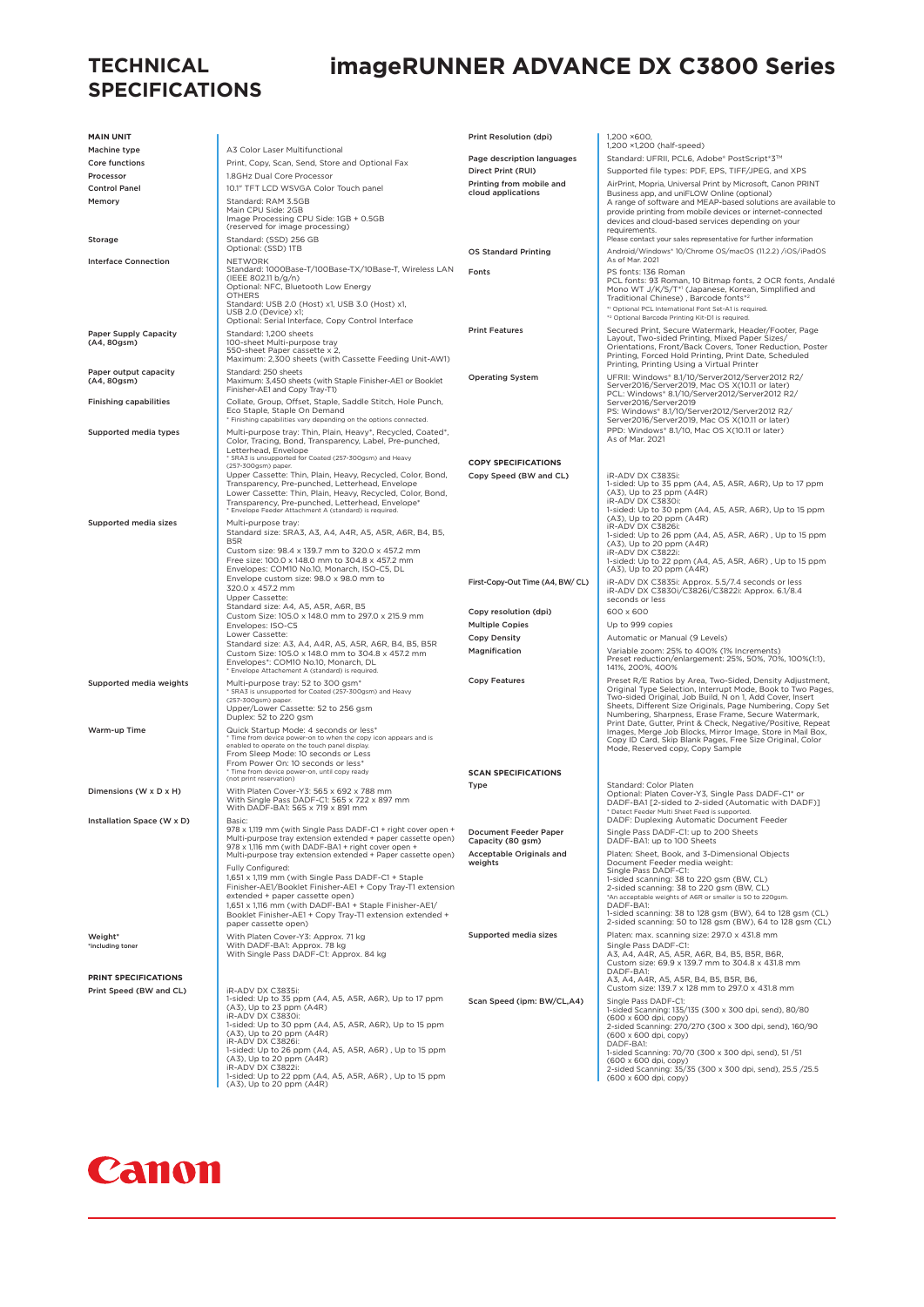#### **TECHNICAL SPECIFICATIONS**

## **imageRUNNER ADVANCE DX C3800 Series**

| <b>Scan Resolution (dpi)</b>                | Scan for Copy: 600 x 600<br>Scan for Send: (Push) 600 x 600 (SMB/FTP/WebDAV/IFAX),<br>(Pull) 600 x 600<br>Scan for Fax: 600 x 600                                                                                                                                 | <b>Document Security</b>                                | Print Security (Secure Print, Encrypted Secure Print, Forced<br>Hold Printing, uniFLOW Secure Print*1), Receive Data Security<br>(Confidential Fax Inbox Forwarding Received Documents<br>Automatically), Scan Security (Encrypted PDF, Device                                                        |
|---------------------------------------------|-------------------------------------------------------------------------------------------------------------------------------------------------------------------------------------------------------------------------------------------------------------------|---------------------------------------------------------|-------------------------------------------------------------------------------------------------------------------------------------------------------------------------------------------------------------------------------------------------------------------------------------------------------|
| <b>Pull Scan Specifications</b>             | Color Network ScanGear2. For both TWAIN and WIA<br>Supported OS: Windows® 8.1/10/Server2012/Server2012<br>R2/Server 2016<br>As of Mar. 2020                                                                                                                       |                                                         | Signature PDF/XPS, User Signature PDF/XPS, Adobe<br>LiveCycle* Rights Management ES2.5 Integration), BOX<br>Security (Mail Box Password Protected, Advanced Space<br>Access Control), Send Data Security (Setting for requesting<br>password input per transmission, Restricted E-mail/File send      |
| <b>Scan Method</b>                          | Push Scan, Pull Scan, Scan to Box, Scan to Advanced<br>Space, Scan to Network, Scan to USB Memory Key, Scan to<br>Mobile device, Scan to cloud (uniFLOW Online - optional)                                                                                        |                                                         | functions, Confirming FAX number, Allow/Restrict Fax Driver<br>Transmissions, Allow/Restrict Sending from History, S/MIME<br>Support), Document Tracking (Secure Watermark)<br>*1 Requires uniFLOW Online/uniFLOW                                                                                     |
| <b>SEND SPECIFICATIONS</b>                  |                                                                                                                                                                                                                                                                   | <b>Network Security</b>                                 | TLS 1.3, IPSec, IEEE802.1X authentication, SNMP V3.0, Firewall                                                                                                                                                                                                                                        |
| Destination<br><b>Address Book</b>          | Standard: E-mail/Internet FAX (SMTP), SMB3.0, FTP,<br>WebDAV, Mail Box<br>Optional: Super G3 FAX, IP Fax<br>LDAP (2,000)/Local (1,600)/Speed dial (200)                                                                                                           |                                                         | Functionality (IP/MAC Address Filtering), Dual Network<br>Support (Wired LAN/Wireless LAN, Wired LAN/Wired LAN),<br>Disabling Unused Functions (Enabling/Disabling Protocols/<br>Applications, Enabling/Disabling Remote UI, Enabling/<br>Disabling USB Interface), Communication Line Separation (G3 |
| Send resolution (dpi)                       | Push: up to 600 x 600                                                                                                                                                                                                                                             |                                                         | FAX, USB Port, Advanced Space, Scan and Send -Virus                                                                                                                                                                                                                                                   |
|                                             | Pull: up to 600 x 600                                                                                                                                                                                                                                             | <b>Device Security</b>                                  | Concerns for E-mail Reception)<br>Protecting SSD Data [SSD Data Encryption (FIPS140-2                                                                                                                                                                                                                 |
| <b>Communication protocol</b>               | File: FTP (TCP/IP), SMB3.0 (TCP/IP), WebDAV<br>E-mail/I-Fax: SMTP, POP3                                                                                                                                                                                           |                                                         | Validated), SSD Lock], Standard SSD Initialize, Trusted<br>Platform Module (TPM 2.0), Job Log Conceal Function,                                                                                                                                                                                       |
| <b>File Format</b>                          | Standard: TIFF, JPEG, PDF(Compact, Searchable, Apply<br>policy, Optimize for Web, PDF/A-1b, Trace & Smooth,<br>Encrypted, Device Signature, User Signature),<br>XPS(Compact, Searchable, Device Signature, User<br>Signature), Office Open XML (PowerPoint, Word) | Device Management and                                   | Protecting MFP Software Integrity, Checking MFD Software<br>Integrity (Verify System at Startup, Runtime Intrusion<br>Detection enabled with McAfee Embedded Control), HCD-PP<br>Common Criteria Certification (pending confirmation)<br>Administrator Password, Digital Certificate And Key          |
| <b>Universal Send Features</b>              | Original Type Selection, Two-sided Original, Book to Two<br>Pages, Different-size Originals, Density Adjustment,<br>Sharpness, Copy Ratio, Erase Frame, Job Build, Delayed<br>Send, Preview, Job Done Notice, File Name, Subject/                                 | Auditing                                                | Management, Audit Log, Cooperating with External<br>Security Audit System (Security Information and Event<br>Management), Image Data Logging, Security Policy Setting                                                                                                                                 |
|                                             | Message, Reply-to, E-mail Priority, TX Report, Original<br>Content Orientation, Skip Blank Originals                                                                                                                                                              | <b>ENVIRONMENTAL</b><br><b>SPECIFICATIONS</b>           |                                                                                                                                                                                                                                                                                                       |
| <b>FAX SPECIFICATIONS</b>                   |                                                                                                                                                                                                                                                                   | <b>Operating Environment</b>                            | Temperature: 10 to 30 °C<br>Humidity: 20 to 80 % RH (Relative Humidity)                                                                                                                                                                                                                               |
| Maximum Number of                           | $\overline{c}$                                                                                                                                                                                                                                                    | Power source                                            | 220-240V 50/60Hz 5A                                                                                                                                                                                                                                                                                   |
| <b>Connection Lines</b>                     |                                                                                                                                                                                                                                                                   | Power consumption                                       | Maximum: Approx. 1,500 W                                                                                                                                                                                                                                                                              |
| Modem Speed                                 | Super G3: 33.6 kbps<br>G3: 14.4 kbps                                                                                                                                                                                                                              |                                                         | Copying (with DADF continuous scan): Approx. 613 W*1<br>Standby: Approx. 40.7 W*1<br>Sleep mode: Approx. 0.8 W*2                                                                                                                                                                                      |
| <b>Compression Method</b>                   | MH, MR, MMR, JBIG                                                                                                                                                                                                                                                 |                                                         | * <sup>1</sup> Reference value: measured one unit                                                                                                                                                                                                                                                     |
| Resolution (dpi)                            | 400 x 400 (Ultra Fine), 200 x 400 (Super Fine), 200 x 200<br>(Fine), 200 x 100 (Normal)                                                                                                                                                                           |                                                         | *2 0.8 W sleep mode is not available in all circumstances due to certain<br>settings.                                                                                                                                                                                                                 |
| <b>Sending and Receiving Size</b>           | Sending: A3, A4, A4R, A5*1, A5R*1, B4, B5*2, B5R*1<br>Receiving: A3, B4, A4, A4R, A5R, B5, B5R<br>*1 Sent as A4<br>*2 Sent as B4 short                                                                                                                            |                                                         | Typical Electricity Consumption (TEC)*:<br>iR-ADV DX C3835i: 0.40 kWh<br>iR-ADV DX C3830i: 0.32 kWh<br>iR-ADV DX C3826i: 0.28 kWh                                                                                                                                                                     |
| <b>FAX memory</b>                           | Up to 30,000 pages (2,000 jobs)                                                                                                                                                                                                                                   |                                                         | iR-ADV DX C3822i: 0.25 kWh<br>*As per USA Energy Star 3.0                                                                                                                                                                                                                                             |
| Speed dials                                 | Max. 200                                                                                                                                                                                                                                                          | Noise levels                                            | Sound Power Level (LWA,m)                                                                                                                                                                                                                                                                             |
| Group dials/destinations                    | Max. 199 dials                                                                                                                                                                                                                                                    |                                                         | Active (BW)(1-sided)<br>iR-ADV DX C3835i: 61 dB, Kv 3 dB                                                                                                                                                                                                                                              |
| <b>Sequential broadcast</b>                 | Max. 256 addresses                                                                                                                                                                                                                                                |                                                         | iR-ADV DX C3830i: 60 dB, Kv 3 dB                                                                                                                                                                                                                                                                      |
| Memory backup                               | Yes                                                                                                                                                                                                                                                               |                                                         | iR-ADV DX C3826i: 60 dB, Kv 3 dB<br>iR-ADV DX C3822i: 60 dB, Kv 3 dB                                                                                                                                                                                                                                  |
| <b>Fax Features</b>                         | Sender's Name (TTI), Selecting the Telephone Line (when<br>sending fax), Direct Send, Delayed Send, Preview, Job<br>Done Notice, TX Report, Interrupt Transmission, Sequential<br>Broadcasting, Password/Subaddress Sending, Confidential<br>Mailbox, 2 on 1 Log  |                                                         | *Reference value: measured only one unit with ISO7779, described with<br>ISO9296 (2017)<br>Sound Pressure (LpAm)<br>Bystander's position:<br>Active(BW/CL)(1-sided):<br>iR-ADV DX C3835i: 47 dB*/ 48 dB*                                                                                              |
| <b>STORE SPECIFICATIONS</b>                 |                                                                                                                                                                                                                                                                   |                                                         | iR-ADV DX C3830i: 46 dB*/ 47 dB*<br>iR-ADV DX C3826i: 46 dB*/ 47 dB*                                                                                                                                                                                                                                  |
| Box (Number supported)                      | 100 User Inboxes.<br>1 Memory RX Inbox,                                                                                                                                                                                                                           |                                                         | iR-ADV DX C3822i: 46 dB*/ 46 dB*<br>*Reference value: measured only one unit with ISO7779, described with                                                                                                                                                                                             |
|                                             | 50 Confidential Fax Inboxes<br>Maximum 10,000 Pages (2,000 jobs) Stored                                                                                                                                                                                           | Standards                                               | ISO9296 (2017)                                                                                                                                                                                                                                                                                        |
| <b>Advanced Space</b>                       | Communication Protocol: SMB or WebDAV<br>Supported Client PC: Windows® 8.1/10<br>Concurrent Connections (Max.): SMB:64, WebDAV:3                                                                                                                                  | <b>CONSUMABLES</b>                                      | Blue Angel                                                                                                                                                                                                                                                                                            |
| Advanced Space available disc               | Standard:16 GB                                                                                                                                                                                                                                                    | <b>Toner Cartridges</b>                                 | C-EXV 49 Toner BK/C/M/Y                                                                                                                                                                                                                                                                               |
| space                                       | (With option: max. 480GB)                                                                                                                                                                                                                                         | <b>Toner Yield</b>                                      | C-EXV 49 Toner BK: 36,000 pages                                                                                                                                                                                                                                                                       |
| <b>Advanced Space Features:</b>             | Authentication for Advanced Space Log-in, Sort Function,<br>Printing a PDF File with a Password, imageWARE Secure<br>Audit Manager Support, Search, File Preview, Authentication<br>Management, Open to public, URI TX, Backup/Restore                            | (Estimated @5% Coverage)<br><b>SOFTWARE AND PRINTER</b> | C-EXV 49 Toner C/M/Y: 19,000 pages                                                                                                                                                                                                                                                                    |
|                                             |                                                                                                                                                                                                                                                                   | MANAGEMENT                                              |                                                                                                                                                                                                                                                                                                       |
| <b>SECURITY SPECIFICATIONS</b>              |                                                                                                                                                                                                                                                                   | Tracking and reporting                                  | Universal Login Manager (ULM)<br>uniFLOW Online Express*                                                                                                                                                                                                                                              |
| <b>Authentication and Access</b><br>Control | User Authentication (Picture Login, Picture and PIN Login,<br>Card Login*, Username and Password Login, Function Level                                                                                                                                            |                                                         | *For more information, please refer to:<br>uniFLOW Online Express                                                                                                                                                                                                                                     |
|                                             | Login, Mobile Login), Department ID Authentication                                                                                                                                                                                                                |                                                         | uniFLOW Online                                                                                                                                                                                                                                                                                        |
|                                             | (Department ID and PIN Login, Function Level Login),<br>uniFLOW Online Express (PIN Login, Picture Login, Picture<br>and PIN Login, Card Login, Card and PIN Login, Username                                                                                      | Remote management tools                                 | <b>iWEMC</b><br>eMaintenance<br>Content Delivery System                                                                                                                                                                                                                                               |
|                                             | and Password Login, Department ID and PIN Login, Function<br>Level Login), Access Management System (Access Control)                                                                                                                                              | <b>Scanning software</b>                                | Color Network ScanGear 2                                                                                                                                                                                                                                                                              |
|                                             | *Card readers are optional, please refer to Hardware Accessories                                                                                                                                                                                                  | <b>Optimisation tools</b>                               | Canon Driver Configuration Tool                                                                                                                                                                                                                                                                       |
|                                             | Activation is required                                                                                                                                                                                                                                            | Platform                                                | MEAP (Multifunctional Embedded Application Platform)                                                                                                                                                                                                                                                  |
|                                             |                                                                                                                                                                                                                                                                   | <b>Document Publishing</b>                              | Kofax Power PDF Advanced (optional)                                                                                                                                                                                                                                                                   |
|                                             |                                                                                                                                                                                                                                                                   |                                                         |                                                                                                                                                                                                                                                                                                       |